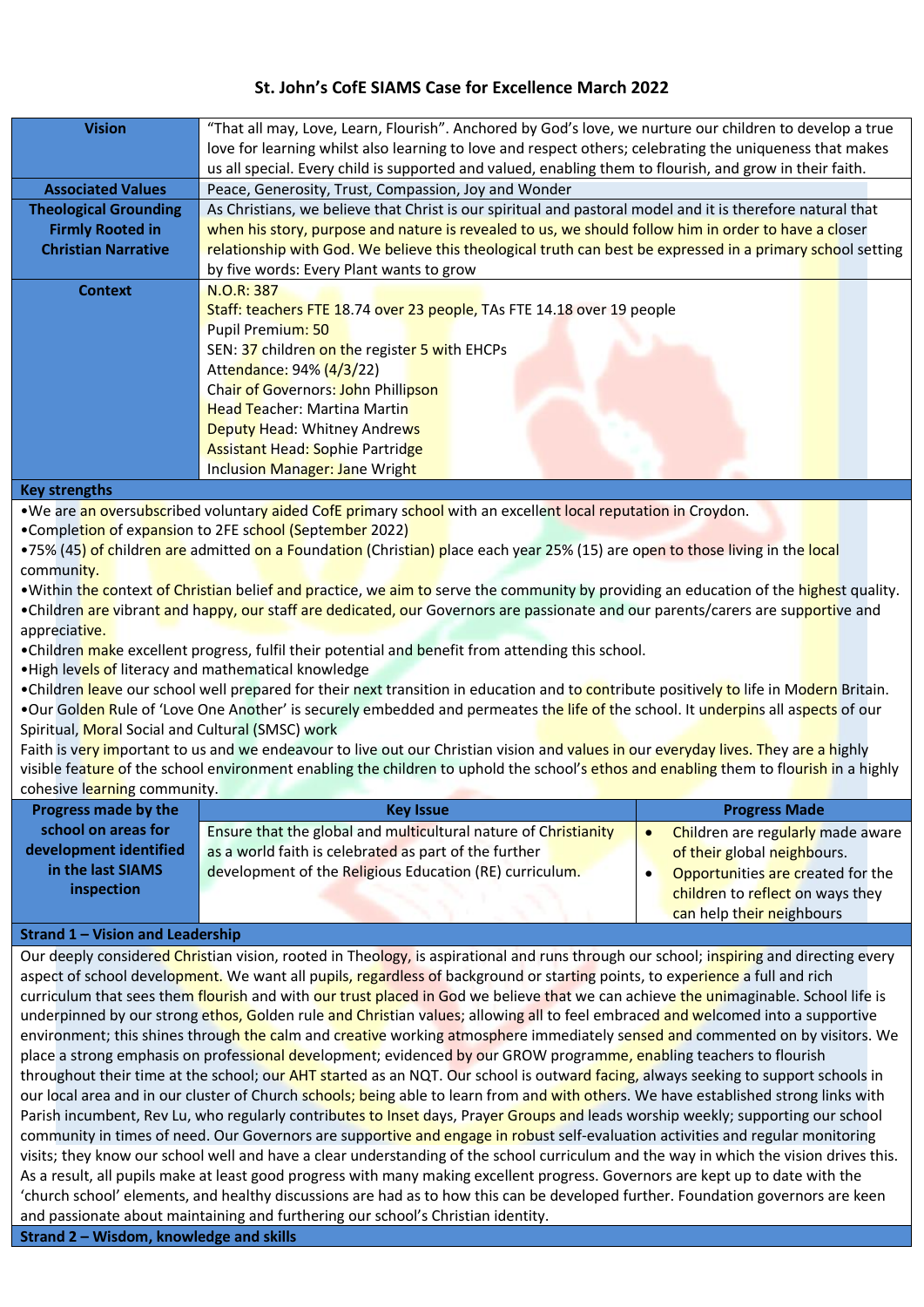All staff strive to provide the best possible learning environment and educational practice. Our inclusive and diverse curriculum and belief 'That all may Love Learn Flourish' is our commitment to valuing each individual, enabling all pupils to grow and flourish. Equality, Diversity and Inclusion drives our curriculum which was recently redesigned to reflect the children in our school community so that they are represented in the books that are read to them and the subjects taught. We have a strong enrichment offer: lunchtime and after school clubs; KS2 choir; French; Chess; Eco-club; Y4 and 6 have access to 2 residential opportunities (Kingswood and CYE), Connecting Classrooms Project (Zimbabwe), dance and music specialists, music opportunities e.g. Peripatetic teachers. Interventions and support are quickly identified e.g. Phonics intervention; outcomes 93% for the past 2 years. The progress and attainment of vulnerable groups is well considered by staff and Governors with actions put into place and reviewed regularly. Staff have a wide range of skills which is supported by good quality interventions. The Pupil Premium Funding also supports extra staff, and now the development of becoming a Trauma informed school.

#### **Strand 3 – Character development: hope, aspiration and courageous advocacy**

The reward systems in our school encourage character development as well as achievement – red scarf, red badge, headteachers commendation. Mental health and wellbeing for children and staff has been a key priority over the past two years; a Designated Well-being Lead (Mental Health First Aider for Adults and for children) has been appointed, an ELSA, and TAs who specialise in Drawing and Talking and Lego Therapy are available. The DHT is also a trained Mental Health First Aider for children and adults. All children have access to 'Listening Liz' to talk through worries by putting their name in the birdbox which is located in the 'Poppy Garden'. We regularly explore the concept of injustice through collective worship and RHE lessons, identifying key ways we can make a difference in the world through our own actions (Big Green week). For our harvest celebrations, Year 4 children lead a class worship and we collected and delivered food to our local food banks. We work with a number of charities across the year and are always looking at ways to increase our charity work. Children are encouraged to be courageous advocates with each year group being allocated a courageous advocate (past and present) linked to their values. This is shared with our school community and has offered opportunities outside of the day to day curriculum looking globally at ethical, environmental, and charitable issues. **Strand 4 – Community and living well together**

We pride ourselves on our strong and nurturing relationships based on our deeply Christian vision, which supports all members of our school community. We live out our vision through the love can care shown in supporting our families and staff. This could be seen through staff delivering work to vulnerable families, creating food parcels at Easter and Christmas and staff making weekly phone calls home. Our school family recognises that even during the most challenging times, our Golden rule of 'Love one another' is held firm. This is evident in the many events we hold throughout the year which engage our community such as our quiz nights, Christmas and Summer Fairs and BBQs. All these events are extremely well attended and help to celebrate our Christian values. New Reception parents and children are welcomed to school through a Teddy Bear's picnic, home visits and 'tea and tissues'; quickly welcoming them to life at our school. Our links with the local care home, Hall Grange, has enabled our children to engage in outreach and live out our values; writing Christmas cards, letters and planting bulbs. Behaviour in our school is of a high standard as seen and commented on by visitors and identified in our recent Ofsted (September 2021). Our learning environments are calm and purposeful promoting positive learning and outcomes. We encourage our children to care about the world they live in and learn how to look after it through our Y1&2 Eco club. Our staff feel valued and wellbeing is a whole school priority as reflected in the appointment of a Designated Wellbeing Lead. Our school is welcoming and we actively nurture the wellbeing of our staff and children. We involve the children when staff are celebrating significant events e.g. weddings and retirement. The school enables both pupils and adults to flourish in all aspects of life due to the excellent mental health and wellbeing provision. This work is intentionally planned as an outworking of the school vision and has a transformational impact on the lives of members of the school community.

## **Strand 5 – Dignity and respect**

Policies and procedures are successful in preventing prejudicial behaviour. This results in few incidents being recorded. We have achieved this through our Christian vision, which helps to see everyone as God's children, and all as equals. We believe in challenging stereotypes and staff are keenly aware of the language they use. Staff spend time during INSETs discussing key issues in relation to equality, diversity and inclusion. Books and literature in each classroom reflects the diversity of children and their families; we use our RHE curriculum to address and misunderstandings. Every term we have a "Be Safe Week", promoting the NSPCC Pants Campaign as well as anti-bullying. This has imparted valuable knowledge on our children who can confidently speak up when something is wrong.

#### **Strand 6 – Collective worship**

Collective Worship is wholly Christian and takes place daily with the whole school. It is creative, inspirational and inclusive, providing opportunities to worship in a variety of ways; touching on current events and global issues, giving children the opportunity to reflect on 'Big questions'. It facilitates spiritual growth (spiritual moments) in pupils and adults, supporting and sustaining our Golden rule of 'Love One Another'. We involve different groups in leading worship, including 'Jam team', Faith team, our incumbent, Rev. Lu, Chair of Governors and local vicars. Our children and staff enjoy collective worship as it is a time when we are all united and it enables a positive start to the day. Children take a considerable lead in the development of worship. All children are given the opportunity to deliver class worship throughout the year; parents are invited to attend these. Pupils can articulate the value of worship; they regularly comment on how it makes them feel and new things they have learnt. We regularly worship in the church; parents and carers are also invited and the service is streamed for staff who are unable to attend.

**Strand 7 – Religious education (RE)**